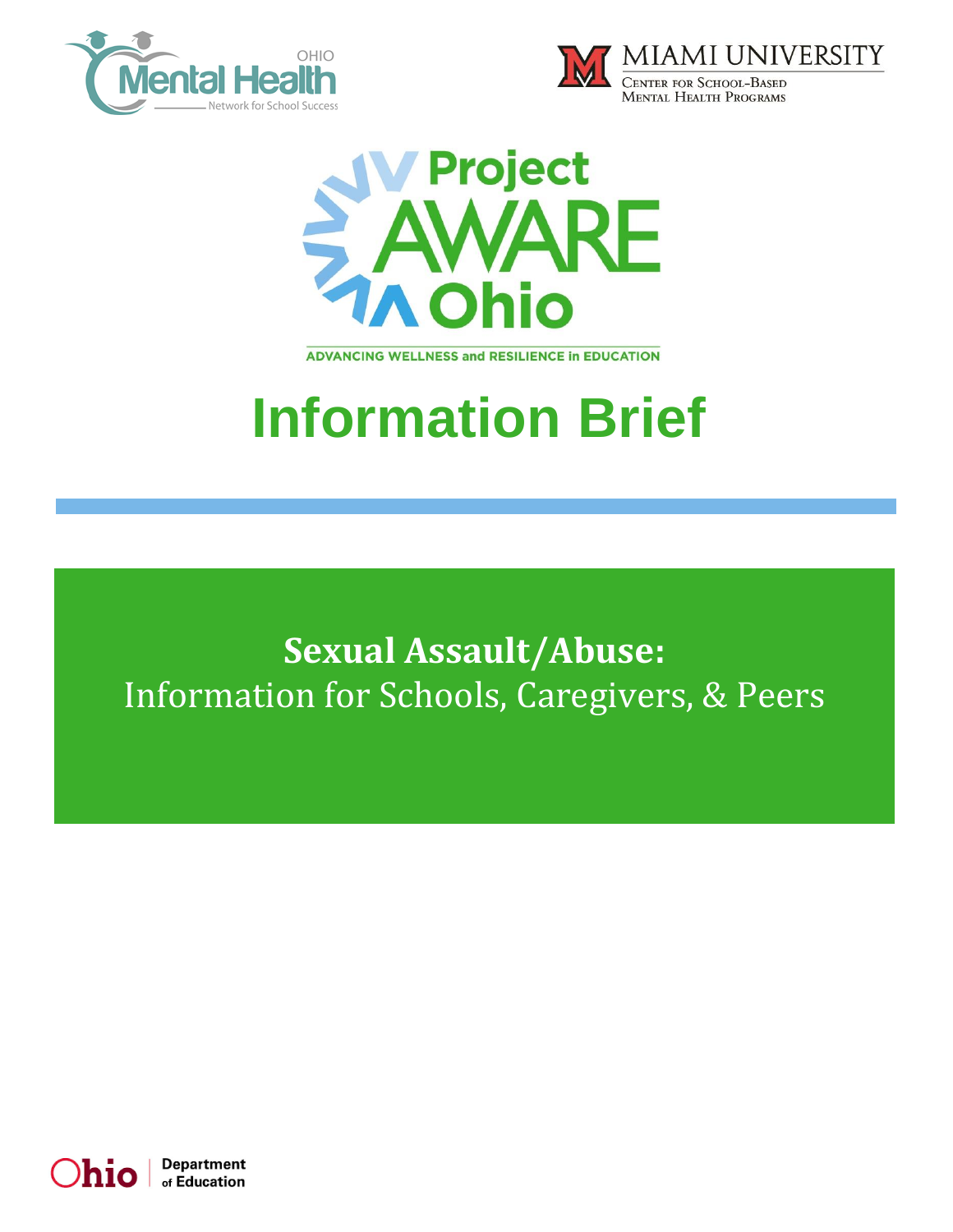



## **What is sexual assault/abuse?**

Child sexual assault and abuse have been defined in a number of ways by both social agencies and researchers.<sup>3</sup> Some definitions include unwanted sexual experiences perpetrated by both adults and same-aged peers, while other definitions separate the two.<sup>3</sup> Additionally, some definitions include both contact (e.g., unwanted touching by another person) and non-contact experiences (e.g., being shown another person's genitals without consent). Due to differences in definitions, as well as retrospective reporting (i.e., adults report on sexual assault or abuse experiences from their childhoods), child sexual assault and abuse statistics vary widely.<sup>3</sup>

Recently, researchers have conducted nationwide surveys with children (ages 1 month to 17 years) and their families to estimate sexual assault and abuse that occurred in the last 12 months, as well as within the child's lifetime.<sup>2,3,4</sup> These surveys define sexual assault as any sexual victimization perpetrated by either a child or an adult during which there was sexual contact (e.g., rape, unwanted touching). In contrast, sexual abuse was defined as acts perpetrated by either a child or an adult *including sexual assault*, as well as flashing, sexual harassment and statutory sexual offenses (i.e., any sexual contact or non-contact abuse by an adult age 18 years or older perpetrated on a child age 15 years and younger).

#### **Sexual assault/abuse statistics**

**Age.** Statistics provided by the most recent national surveys indicated that within the previous 12 months 7.5 percent of girls and 3.8 percent of boys ages 1 month to 17 years reported experiencing any type of sexual abuse. <sup>4</sup> However, rates of abuse were not the same across all ages. For instance, only 2.1 percent of children ages 6 to 9 years reported sexual abuse in the past 12 months, whereas 16.4 percent of children ages 14 to 17 years reported sexual abuse. <sup>4</sup> Thus, *as children age, they appear to be victimized at higher rates*.

**Gender.** There also were significant differences between perpetration of sexual abuse against male and female children. Of those who reported they experienced sexual abuse in their lifetimes, 11.4 percent were girls and 7.8 were boys ages 1 month to 17 years. 4 However, for ages 14-17 years of age, 34.9 percent (about 1 in 3) of girls and 20.2 percent (1 in 5) of boys reported that they had been sexually abused during their lifetimes. 4 In addition, of the children who reported sexual abuse in the past 12 months, 22.8 percent (about 1 in 5) were girls and 10.3 percent (1 in 10) were boys ages 14 to 17 years. <sup>4</sup> Thus, although rates of victimization increase for both boys and girls as they age, *girls appear to be victimized at higher rates than boys across the lifespan*.

**Perpetrator Type.** A recent study that evaluated lifetime contact sexual abuse experiences (e.g., rape, unwanted touching) of children ages 14 to 17 years found that more than half of the experiences were perpetrated by another person under the age of 18 years of age: the majority of which were peers known to the survivor. <sup>3</sup> Of the experiences perpetrated by adults, the majority were perpetrated by family members or persons known to the child (e.g., a caregiver, neighbor, etc.). <sup>3</sup> Thus, *the majority of children were victimized by either an adult or peer who was known to them*.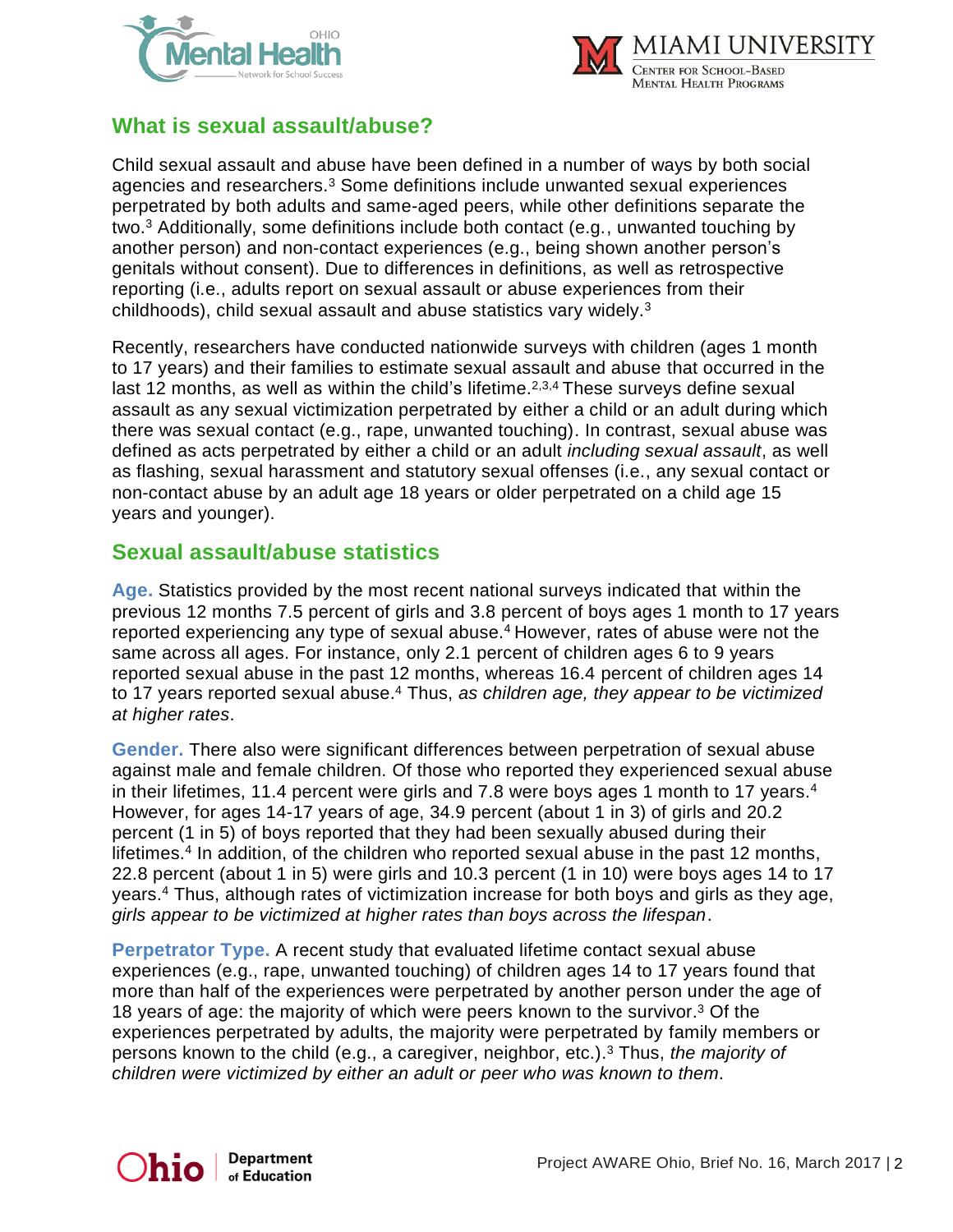



#### **Common myths about sexual assault/abuse**

**Myth.** People often falsely accuse others of sexual assault/abuse.

**Fact.** False accusations of sexual assault are extremely rare. Research demonstrates that rates of false reporting are consistent across violent crimes, including sexual assault/abuse.<sup>5</sup>

**Myth.** Sexual assault happens when people drink too much alcohol. If people did not drink as much alcohol, rates of sexual assault would go down.

**Fact.** The consumption of alcohol does not cause sexual assault. However, perpetrators often use alcohol or other drugs to facilitate assault. Additionally, perpetrators often use their own substance use as a strategy to avoid responsibility for their crimes.<sup>5</sup>

**Myth.** Sexual assault happens because people need sex. They get carried away by their sexual desires and/or hormones and lose control.

**Fact.** Sexual assault is violence enacted in a sexual way. Like many other crimes, sexual assault is about power and control.<sup>5</sup>

**Myth.** Most sexual assault/abuse is perpetrated by a stranger.

**Fact.** Research has shown that the majority of sexual assault/abuse is perpetrated by someone known to the survivor.<sup>2,3,4,5</sup>

**Myth.** If a person did not want it to happen, he or she would have said something or fought back. It must have been consensual since there are no bruises or other physical evidence of assault/abuse.

**Fact.** Most people have heard of the "fight or flight" response as a typical response to danger. However, there are actually three responses: fight, flight or freeze. The freeze response is an automatic response (i.e., out of a person's control) that happens in extremely fearful situations, such as sexual assault or abuse. Research shows that about 50 percent of survivors freeze during an assault. This does not mean the assault/abuse is consensual.<sup>5</sup>

**Myth.** Men/boys can't be sexually assaulted.

**Fact.** Men/boys also are survivors of sexual assault/abuse. Their perpetrators can be of any gender identity, including both men and women.<sup>5</sup>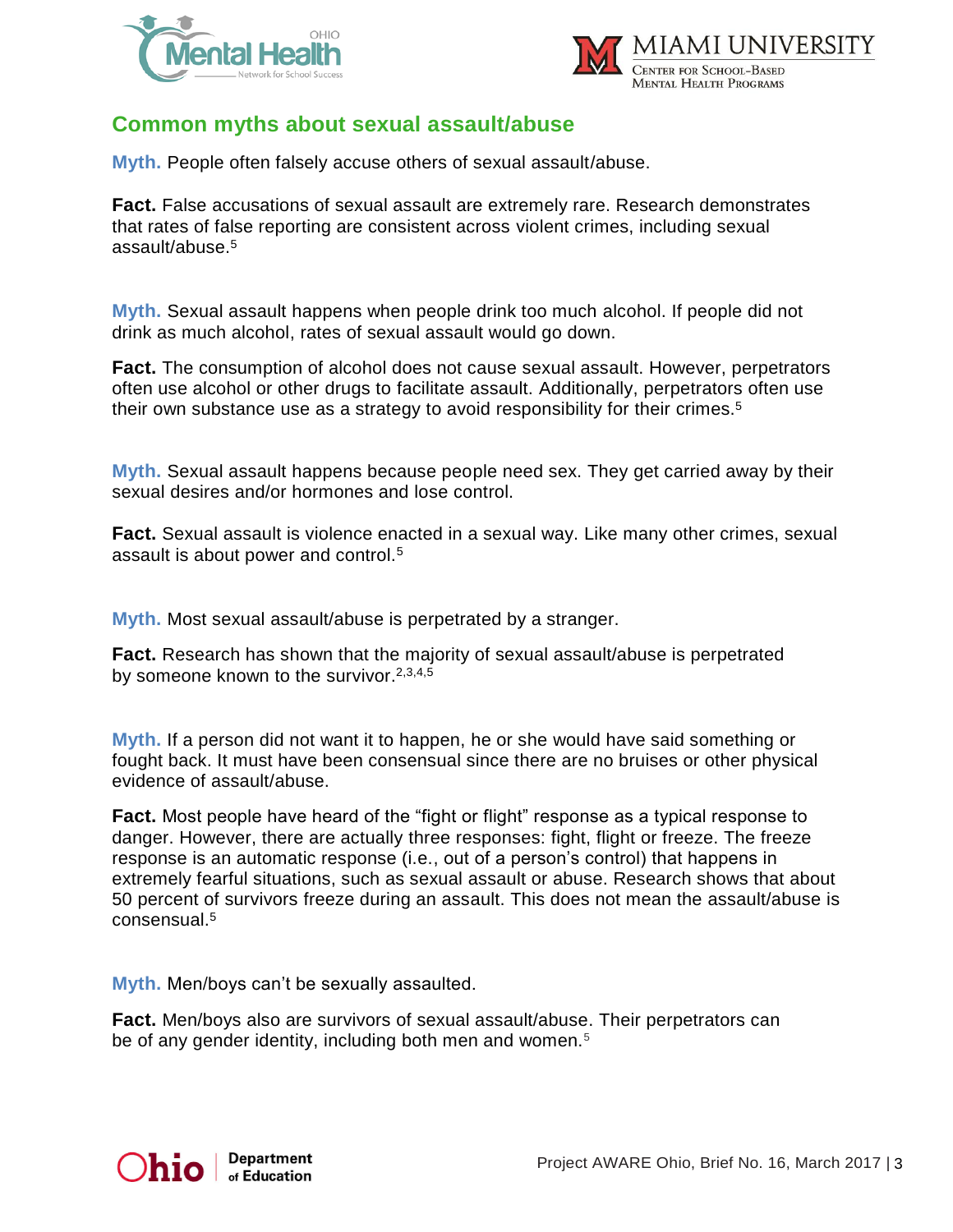



**Myth.** Women/girls entice men/boys to sexually assault/abuse them by dressing a certain way or by "leading them on."

**Fact.** People experience sexual assault/abuse no matter what they are wearing or how they are acting. Perpetrators commit sexual assault because they feel entitled to other people's bodies and disregard other people's right to consent. Further, perpetrators often use the excuse of how the survivor dressed or acted to avoid taking responsibility for their own criminal sexual behaviors.<sup>5</sup>

**Myth.** If a man is sexually assaulted by another man, he must be gay or have been "acting gay."

**Fact.** Regardless of a person's actual or perceived sexual orientation or gender identity, no one deserves or asks to be assaulted. Saying that someone was "acting gay" is just another excuse perpetrators make to justify their own criminal behaviors. 5

**Myth.** The survivor had sex with the perpetrator before, so it can't be sexual assault.

**Fact.** It can be. Consent is an ongoing process. Just because you consent to sex or sexual acts with a person previously does not mean you consent to sex or sexual acts currently or in the future. Further, even after you consent to engage in sex or a sexual act, either person can withdraw consent at any time. Consent must be voluntarily given and cannot be coerced or obtained by force. Once consent it withdrawn, the sexual activity must stop immediately.<sup>5</sup>

#### **How can you help someone who has experienced sexual assault/abuse?**

After experiencing sexual assault/abuse, 85 percent of adolescents reported that they disclosed their experiences to friends or family members. Further, the majority of adolescents who disclosed such experiences reported that they told a peer.<sup>1</sup> In contrast, fewer than 7 percent reported that they disclosed to mandatory reporters such as counselors, teachers, social workers or the police.<sup>1</sup> The reaction that a survivor receives from the first person he or she discloses to significantly impacts whether and how the individual will disclose to other people and/or seek support. <sup>1</sup> Thus, it is important that people understand how to effectively respond to someone who discloses sexual assault/abuse.

**How to Respond to a Survivor: Rape, Abuse, & Incest National Network (RAINN):** RAINN is the nation's largest anti-sexual violence organization. Its website provides helpful tips about how to talk to someone who discloses sexual assault or abuse. For more information, please visit: [https://www.rainn.org/articles/how-respond](https://www.rainn.org/articles/how-respond-survivor)[survivor.](https://www.rainn.org/articles/how-respond-survivor)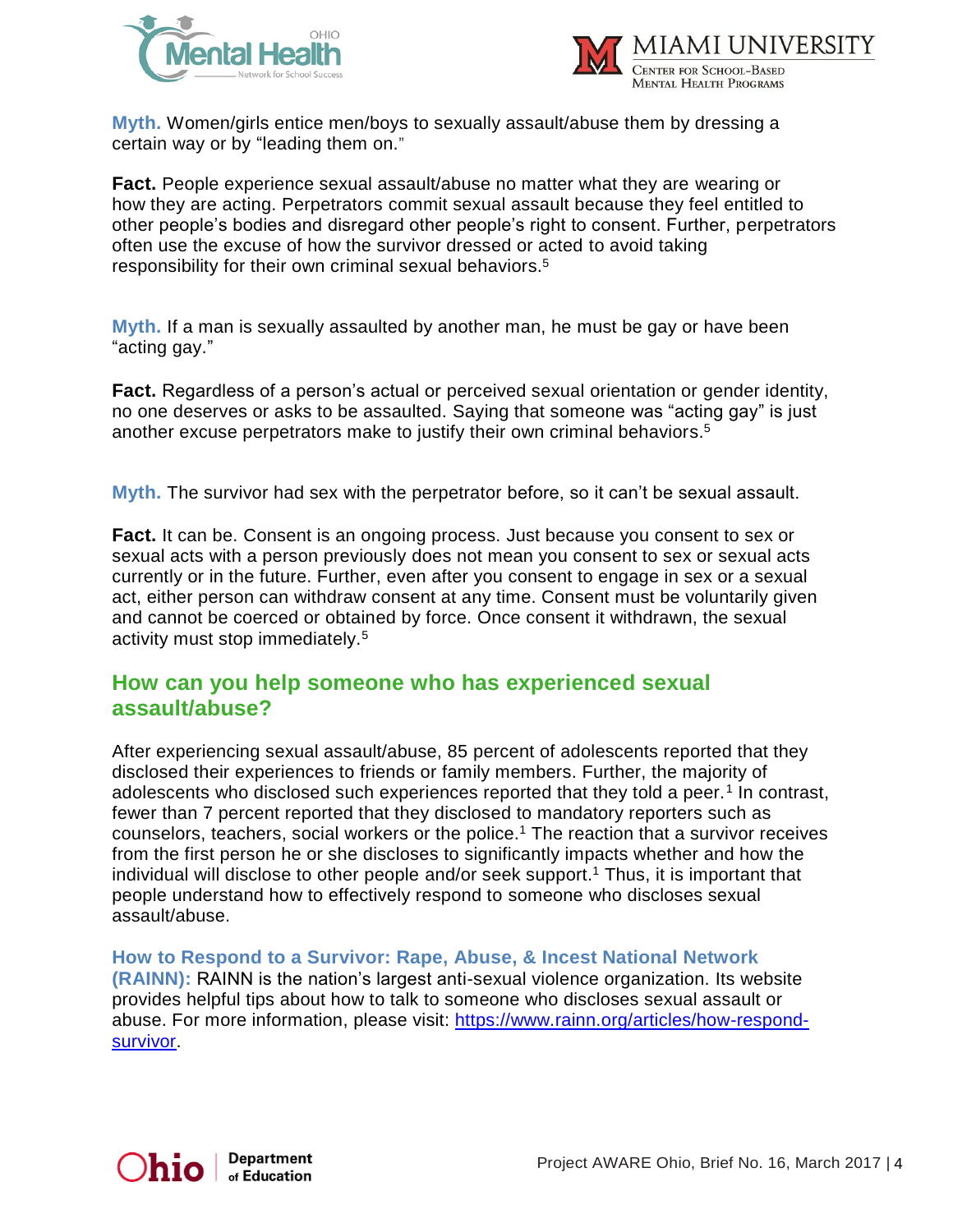



**Helping a Survivor of Sexual Assault: Sexual Assault Prevention & Awareness** 

**Center (SAPAC):** SAPAC is a center at the University of Michigan whose goal is to promote healthy relationships, teach non-violence and equality, and support survivor healing. Its website includes a number of resources, including a guide on how to talk to someone who discloses sexual assault/abuse. For more information, please visit: [https://sapac.umich.edu/article/47.](https://sapac.umich.edu/article/47)

**What to Do If Your Child Discloses Sexual Abuse: The National Child Traumatic Stress Network:** The National Child Traumatic Stress Network provides helpful tips and additional resources for the parents and caregivers of child sexual abuse survivors. This multi-page pamphlet provides basic information about how to talk to your child, as well as additional reading and resources to continue the recovery process. For more information, please visit:<http://www.nctsn.org/sites/default/files/assets/pdfs/disclosure.pdf>

## **Additional resources for sexual assault/abuse**

**RAINN National Sexual Assault Hotline:** RAINN provides a free, 24/7, confidential hotline that survivors of sexual assault/abuse can call at **(800) 656-4673**. There also is an option to chat online for individuals who do not feel comfortable disclosing over the phone. The website provides educational materials and statistics about sexual assault/abuse. For more information, visit: [https://www.rainn.org/.](https://www.rainn.org/)

**The National Child Traumatic Stress Network:** The National Child Traumatic Stress Network provides a number of resources about traumatic experiences a child might be exposed to, ranging from natural disasters to sexual assault/abuse. The website also provides free online training to parents, caregivers and teachers in order to better respond to traumatic incidents children experience. For more information, visit: [http://www.nctsn.org/.](http://www.nctsn.org/)

**National Sex Offender Public Website:** The U.S. Department of Justice National Sex Offender Public Website is a national resource that provides information for families and survivors of child sexual abuse/assault. These resources range from a national registry of registered sex offenders to information about how to create a family safety plan. It also provides a number of resources for survivors of sexual assault/abuse. For more information, please visit:<https://www.nsopw.gov/en/Education>

**National Center for Missing & Exploited Children:** The National Center for Missing & Exploited Children provides a toll-free hotline to report any information about missing or sexually exploited children to the police. This hotline is available throughout the U.S., Mexico, and Canada and can be reached at **(800) 843-5678**.

**Darkness to Light:** Darkness to Light is a toll-free helpline to assist individuals living in the U.S. who need local information and resources about sexual abuse. For more information, please call (**866) 367-5444.**